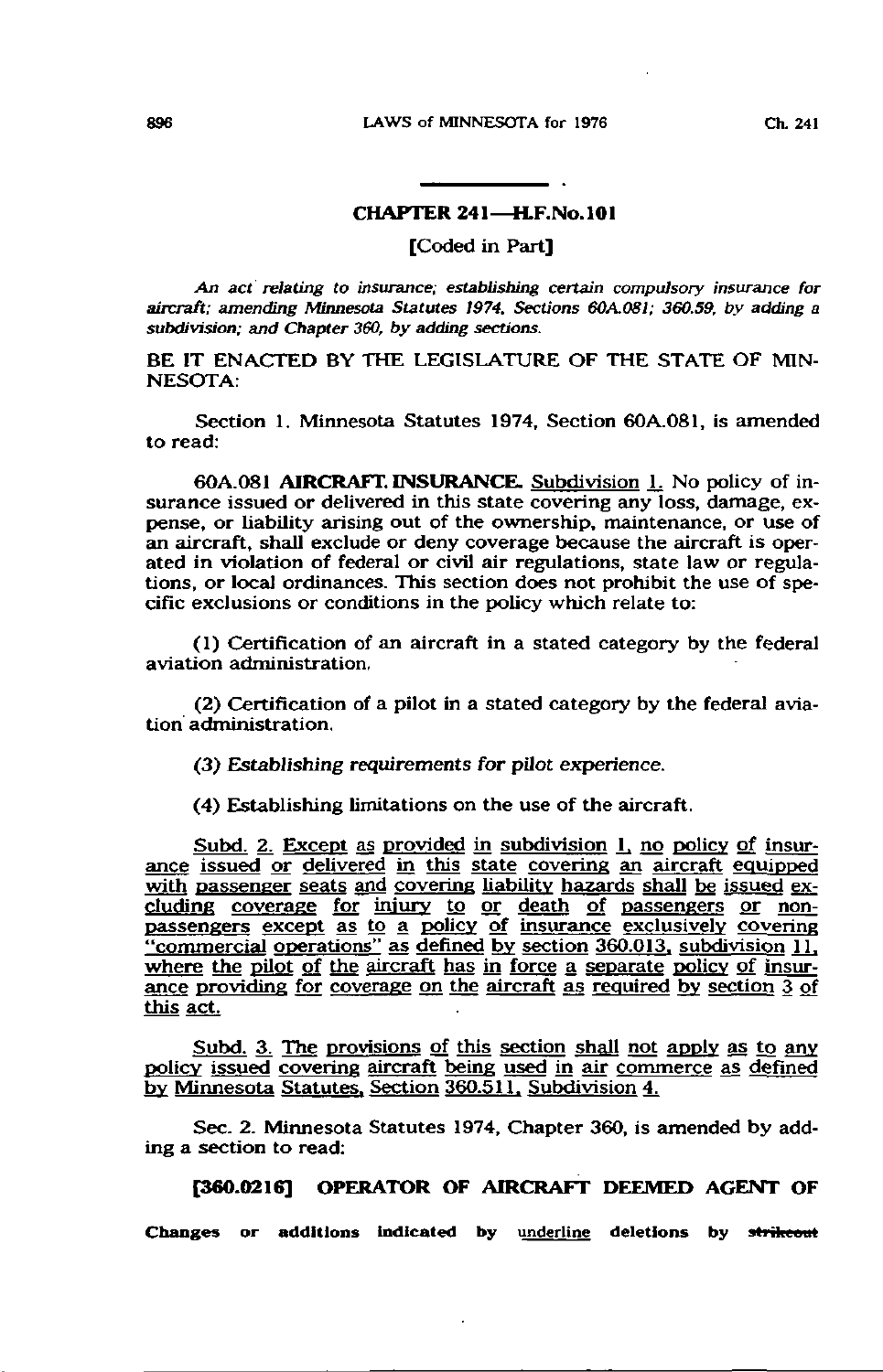OWNER. When an aircraft is operated within the airspace above this state or upon the ground surface or waters of this state by a person other than the owner, with the consent of the owner, expressed or implied, the operator shall in case of accident be deemed the agent of the owner of the aircraft in its operation.

Sec. 3. Minnesota Statutes 1974, Section 360.59, is amended by adding a subdivision to read:

Subd. 10. CERTIFICATE OF INSURANCE. Every owner of aircraft in this state when applying for registration, reregistration. or transfer of ownership shall supply any information the commissioner reasonably requires to determine that the aircraft is covered by an insurance policy with limits of not less than \$25.000 per passenger seat liability both for passenger bodily injury or death and for property damage; not less than \$25.000 for bodily injury or death to each nonpassenger in any one accident: and not less than \$50.000 per occurrence for bodily injury or death to non-passengers in any one accident. The information shall include but is not limited to the name and address of the owner, the name of the insurer, the insurance policy number, the term of the coverage, policy limits and any other data the commissioner requires. No certificate of registration shall be issued pursuant to subdivision 3 in the absence of the information required by this subdivision or the commissioner. In the event of cancellation of the insurance the insurer shall notify the department of aeronautics at least ten days prior to the date on which the insurance coverage is to be terminated. Unless proof of a new policy of insurance is filed with the department the registration certificate for the aircraft shall be revoked forthwith.

Sec. 4. Minnesota Statutes 1974, Chapter 360, is amended by adding a section to read:

[360.92] PROVISION RELATING TO OPERATION OR PERMIS-SION TO OPERATE AIRCRAFT WITHIN STATE OF MINNESOTA WITHOUT LIABILITY INSURANCE. It is a misdemeanor for an owner to operate or permit to be operated an aircraft registered or based within the state of Minnesota without liability insurance protecting passengers and third persons for both personal injury and property damage resulting from the operation of the aircraft; provided, that the limits of coverage for personal injury and property damage protection shall be not less than those limits provided for under section 3 of this act, and the specific exclusions or conditions, if any, in the policy shall be limited to those provided for in section 1 of this act.

Sec. 5. Minnesota Statutes 1974, Chapter 360, is amended by adding a section to read:

[360.93] RESPONSIBILITY OF PERSONS ENGAGED IN COM-MERCIAL OPERATION TO ASCERTAIN EXISTENCE OF MINIMAL INSURANCE COVERAGES, Any person engaged in commercial opera-

Changes or additions indicated by underline deletions by strikeout